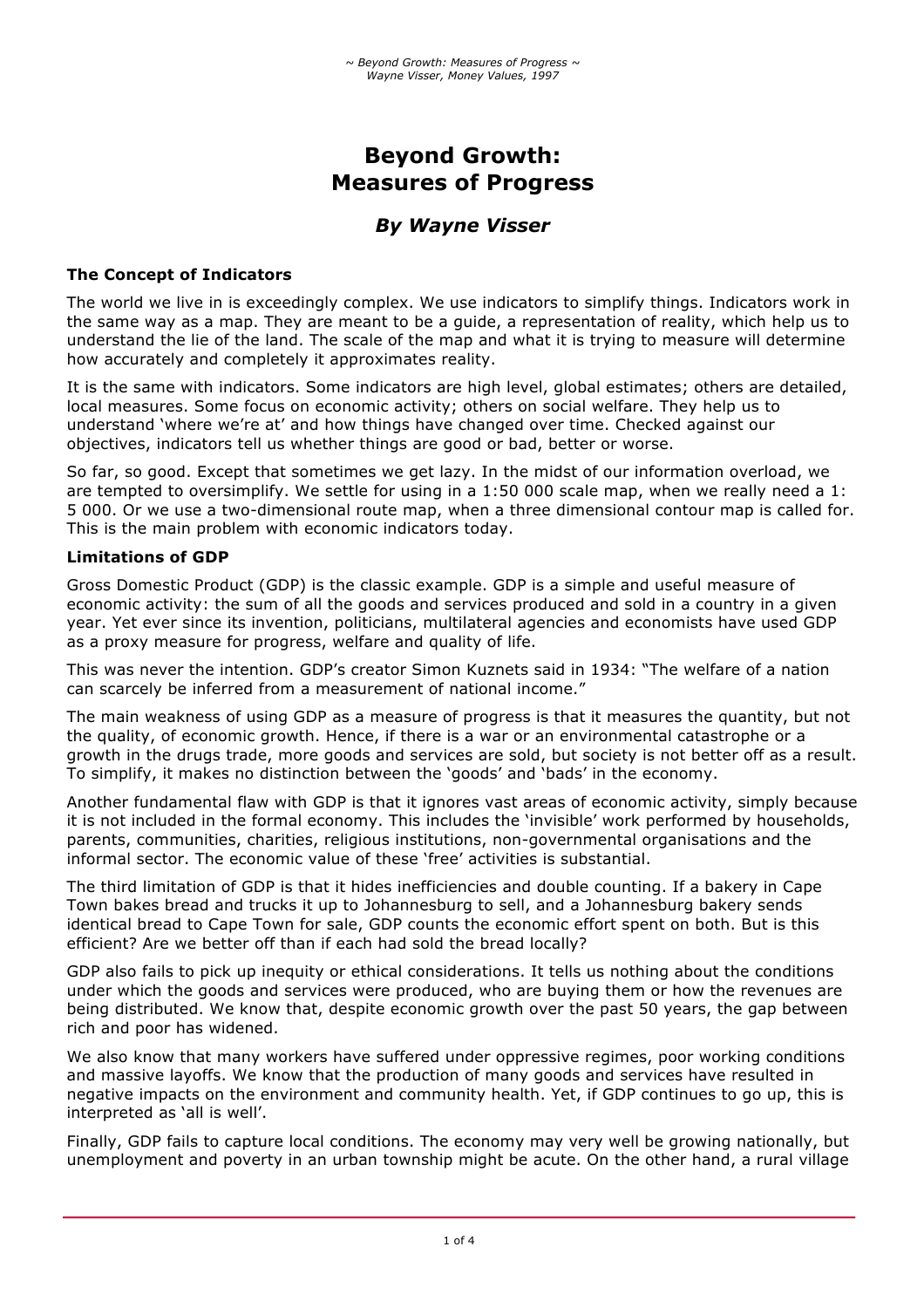which has a negligible contribution to GDP and low official employment rates might be extremely self sufficient with a high quality of life.

The United Nations Development Programme puts this qualitative difference in a nutshell when it identifies the following five damaging forms of growth:

- Jobless growth which does not translate into jobs;
- Voiceless growth which is not matched by the spread of democracy;
- Rootless growth which snuffs out separate cultural identity;
- Futureless growth which despoils the environment; and
- Ruthless growth where most of the benefits are seized by the rich.

They call these types of growth which are "neither sustainable nor worth sustaining."

#### **Alternatives to GDP**

Critics of GDP have not been without suggestions for improvement. These fall into two categories: 1) adjustments to GDP, to be a better indicator of overall welfare or quality of life, and (2) separate indicators to supplement GDP. Both approaches are valid and they are not mutually exclusive.

# *Human Development Index*

The most widely recognised adjusted- GDP measure is the Human Development Index, produced by the United Nations since 1990. In 1995, they also introduced variations in the form of the Genderrelated Development Index (GRI) and the Gender Empowerment Measure (GEM), and in 1997, the Human Poverty Index (HPI).

The basic dimensions of the HDI and its related indicators are life expectancy, knowledge (adult literacy rate and combined enrolment ratio for primary, secondary and tertiary education) and standard of living (adjusted per capita income in purchasing power parity (PPP) US\$). The HPI also includes measures on underweight children, access to safe drinking water, health services and sanitation, income inequality and long term unemployment (more than 12 months).

One of the conclusions of the 2000 Human Development Report, which contains HDI rankings for 1998, is that "the link between human development and economic prosperity is neither automatic nor obvious". For example, while South Africa ranks 49th in GDP per capita (PPP US\$) out of 173 countries, it is ranked only at 103 in terms of its HDI score.

Furthermore, South Africa has virtually the same HDI (0.697) as El Salvador (0.696), but more than double the GDP per capita (PPP US\$). Conversely, Vietnam and Guinea have similar incomes, but vastly different HDI values (0.671 and 0.394 respectively). Sweden, on the other hand, ranks only 21 on GDP per capita, but 6 on the HDI.

One of the great strengths of the HDI is its high profile and widespread acceptability as an alternative measure of success. It allows important insights into the extent to which economic wealth has translated into human development in each country, or how much human development has been achieved despite economic limitations. Perhaps the HDI's greatest weakness is that it fails to factor in deterioration in environmental quality.

# *Index for Sustainable Economic Welfare*

Arguably, the most sophisticated adjusted-GDP measure is the Index for Sustainable Economic Welfare (ISEW), developed by former World Bank economist Herman Daly and co-author John Cobb. The first ISEW, calculated for the United States, was published in their 1989 book For The Common Good and plotted against GDP over the period 1950 to 1986.

The ISEW uses personal consumption as its starting point, but then adjusts for various positive and negative welfare measures. These variable factors include: distributional inequality; services related to household labour, consumer durables, streets and highways; public expenditure on health and education; expenditures on consumer durables; defensive private expenditures on health and education; expenditures on national advertising; costs of commuting; costs of urbanisation; costs of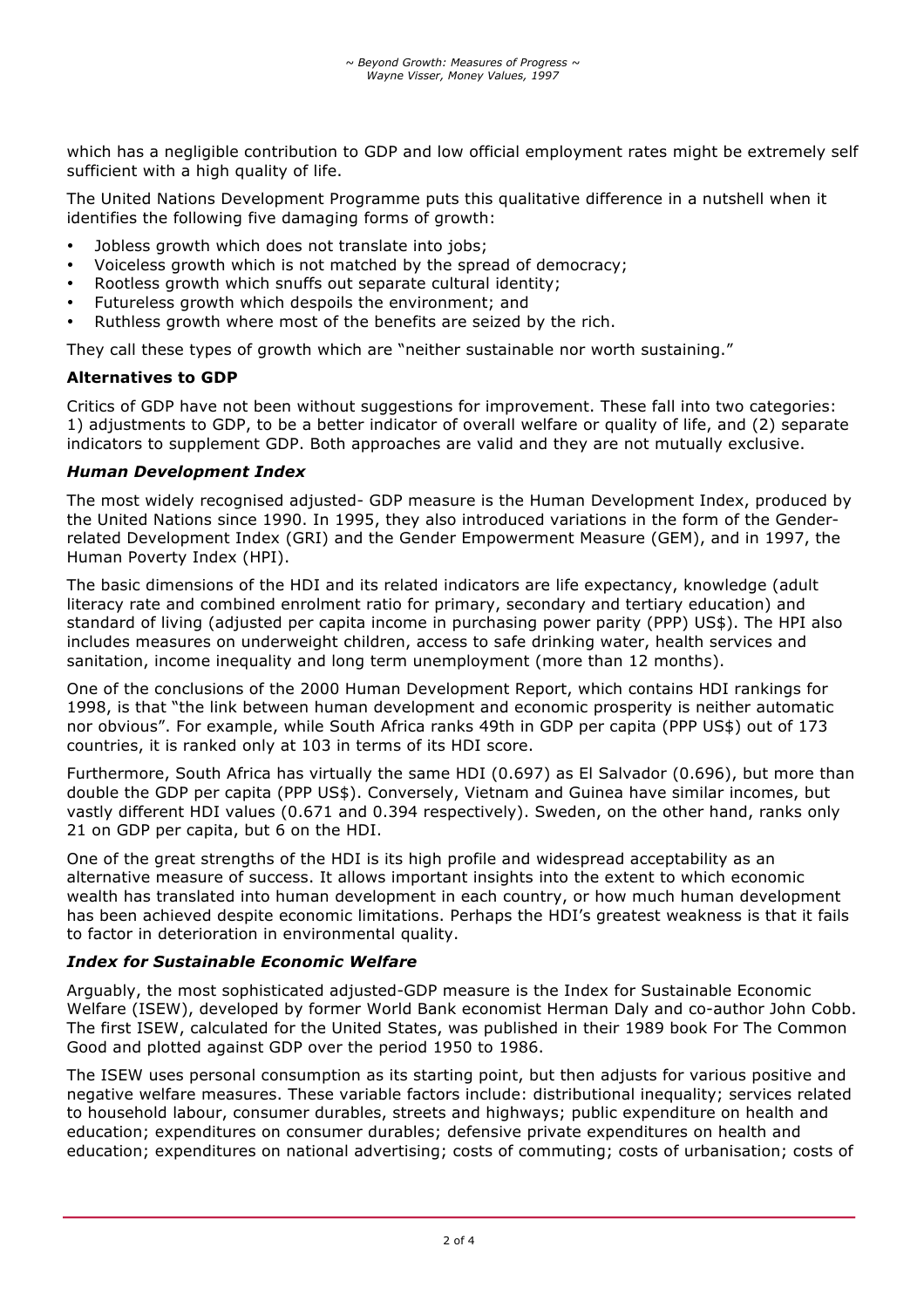automobile accidents; costs of pollution of water, air and noise; loss of wetlands and farmland; depletion of non-renewable resources; long term environmental damage; net capital growth; and change in net international position.

The ISEW has been calculated for nine countries to date, including Australia, Austria, Chile, Germany, Italy, Netherlands, Sweden, UK and USA. An ISEW has not yet been calculated for South Africa, but it is likely that it would display the same pattern as the other countries when plotted against GDP. Namely, that despite ongoing economic growth since the 1950s, the ISEW has slowed, levelled or declined.

Put simply, although we have become collectively richer in money terms, we are less well off in welfare or development terms. At some threshold point in the past 50 years, our industrial growth lifestyle has begun to erode the very quality of life it was supposed to enhance. Economic expansion no longer automatically translates into improved well-being.

# *Genuine Progress Indicator*

Another adjusted-GDP indicator, which takes a similar approach to the ISEW, is the Genuine Progress Indicator (GPI), developed by Redefining Progress, a US public policy research organisation. The GPI includes more than twenty aspects of economic life which the GDP ignores. Hence, GDP is adjusted for the following factors: the value of household and community work; defensive expenditures on crime, car accidents and pollution cleansing equipment; the distribution of income; resource depletion and degradation on the habitat; and loss of leisure.

The pattern revealed by the GPI is also similar to the ISEW. While GDP has more than doubled in America since the 1950s, the GPI shows an upward curve from the early fifties until about 1970, but a gradual decline of roughly 45 percent since then. The authors conclude that modern economic growth is actually uneconomic – the costs have begun to outweigh the benefits.

Put another way, they say that "much of what we now call growth or GDP is really just one of three things in disguise: fixing blunders and social decay from the past, borrowing resources from the future, or shifting functions from the traditional realm of household and community to the realm of the monetized economy."

# *Pilot Environmental Sustainability Index*

The Pilot Environmental Sustainability Index (PESI) is an example of an indicator that seeks to supplement, rather than adjust pure economic measures like GDP. The PESI was developed by the World Economic Forum, in collaboration with the Yale and Columbia Universities, and launched at their annual meeting in Davos, Switzerland in 2000.

The PESI has been calculated for 56 economies, with South Africa ranking 43rd. It is an extremely comprehensive index, comprising 64 variables grouped into 21 factors under the following five components: environmental systems, environmental stresses and risks, human vulnerability to environmental impacts, social and institutional capacity and global stewardship.

One of the primary conclusions from the PESI analysis is that "there is no clear relationship between a country's observed economic growth rate and its environmental sustainability."

Interestingly, a correlation does exist between an economy's PESI and its Economic Competitiveness Index. This suggests that economic performance and environmental sustainability are not necessarily trade offs. At the same time, the relationship is not automatic or direct. For example, while Sweden's Economic Competitiveness Index is almost half that of the United States (0.9 versus 1.6), its PESI score is significantly higher (76 versus 68).

# **Community-Based Indicators**

Another facet of new economics thinking is to encourage local economic activity and community driven self-reliance. Development of community based economic indicators of welfare and quality of life is a critical success factor in this process. National measures are useful for informing national policies. But quality of life is always a local experience. GDP, ISEW and GPI may all be improving,